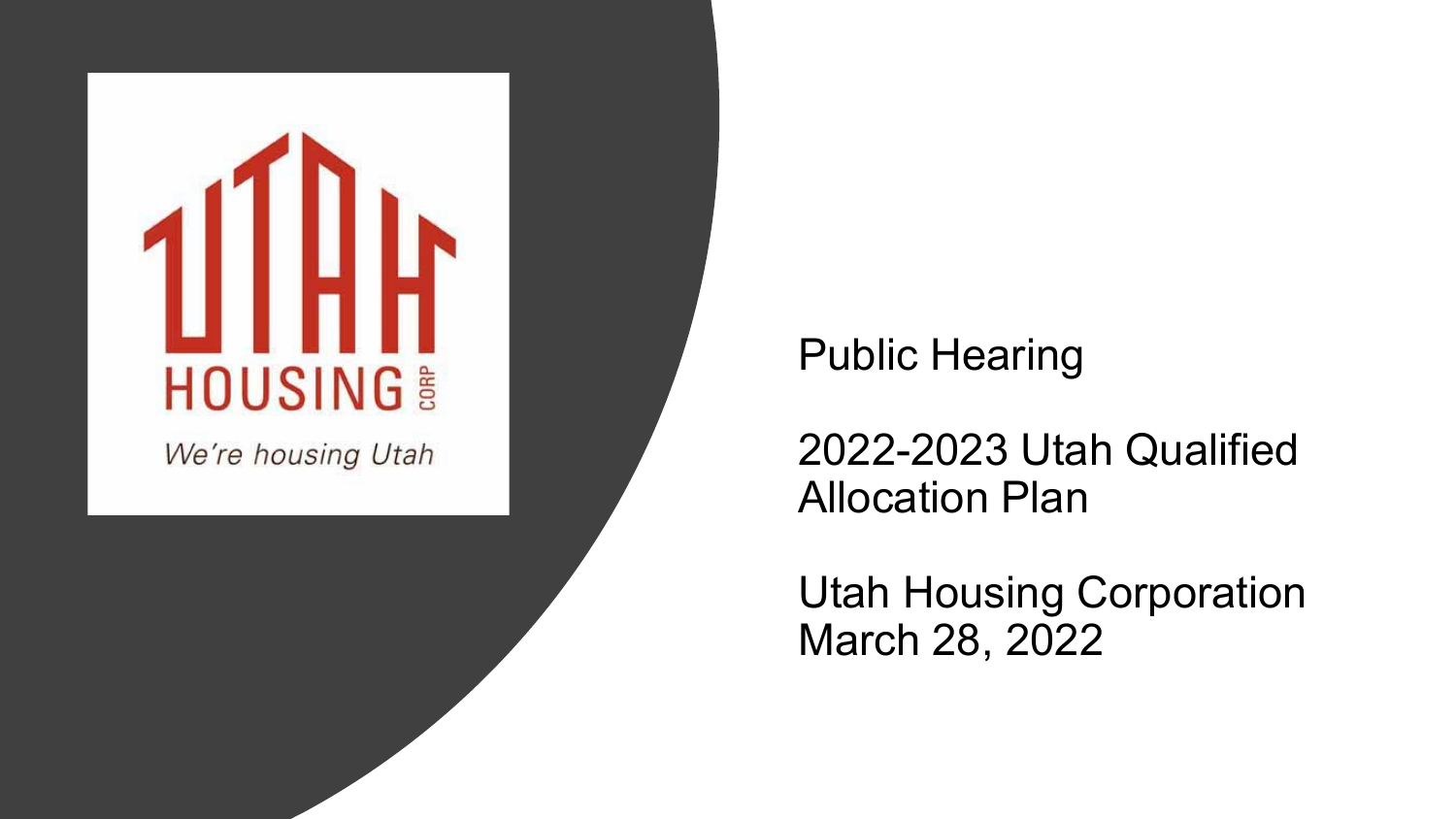## Timeline for 2022-2023 9% Reservation Cycle

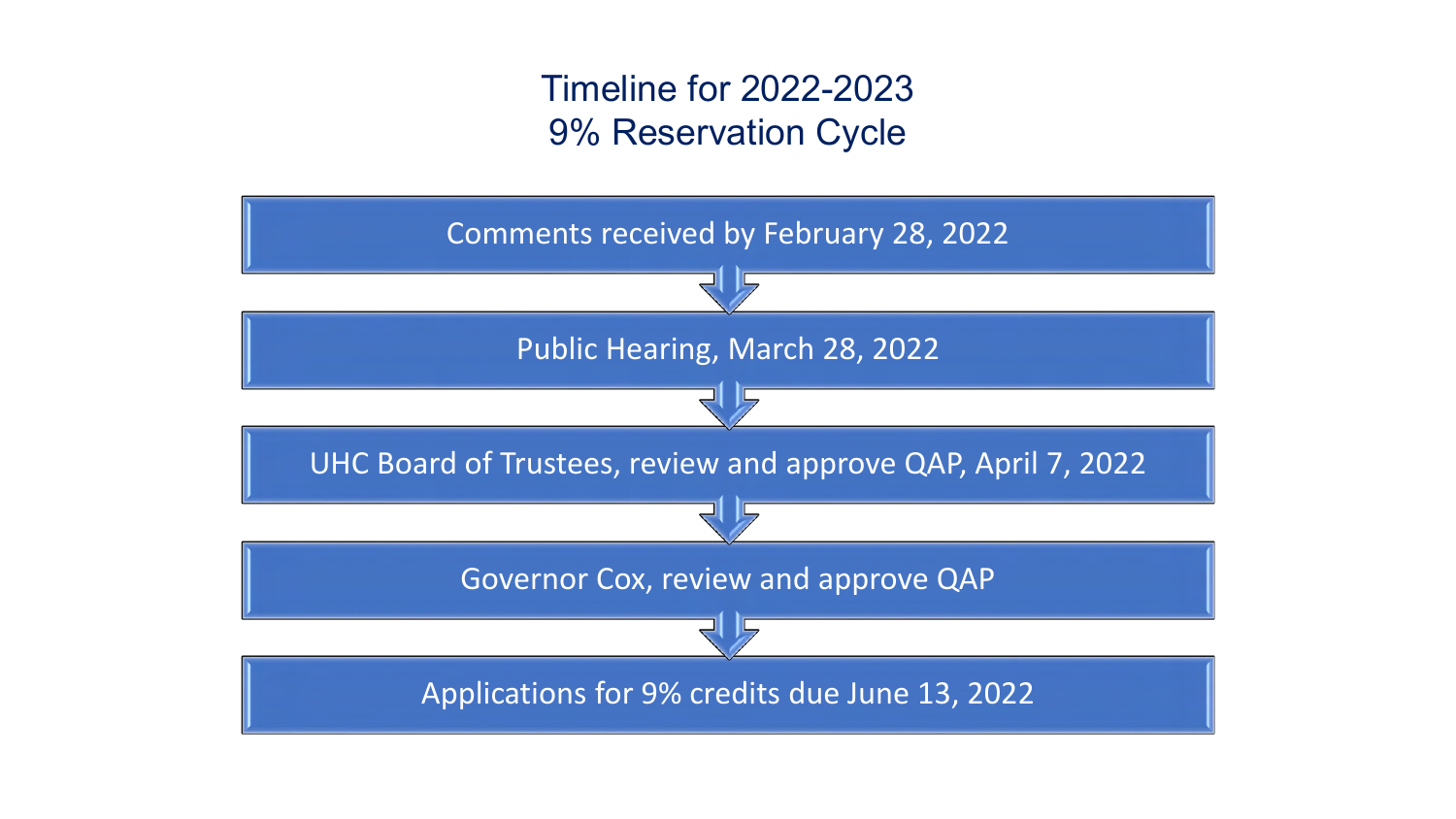

\$1,700,000 per TOD project within 1/3 mile to Trax or Frontrunner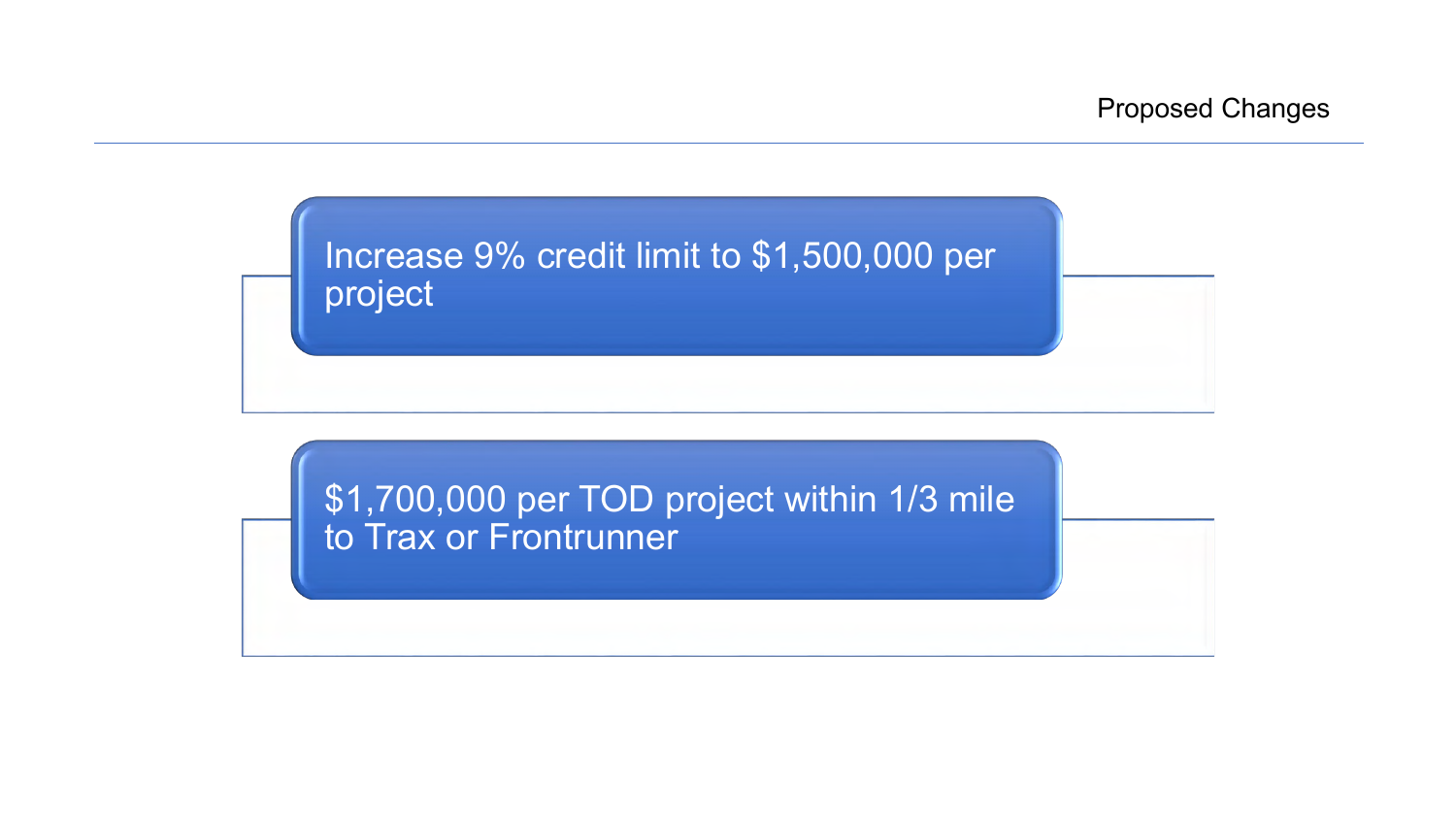Allow two projects per developer/related party per round, with each project subject to the new tax credit limits

Allow four open 9% projects per developer/related party

No limitation on open 4% projects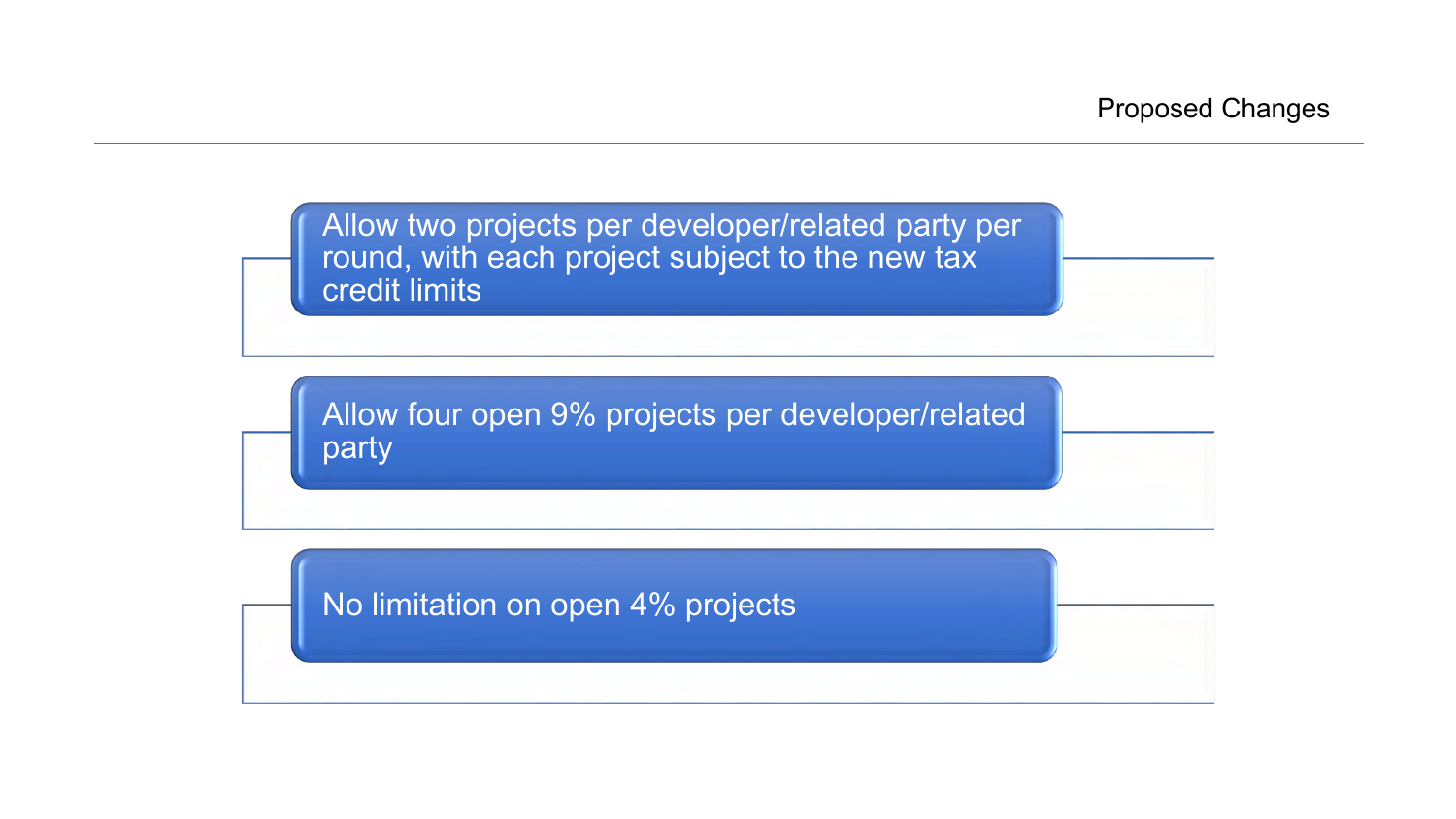Modify the Acquisition/Rehab Set-Aside pool to include any existing multifamily rental housing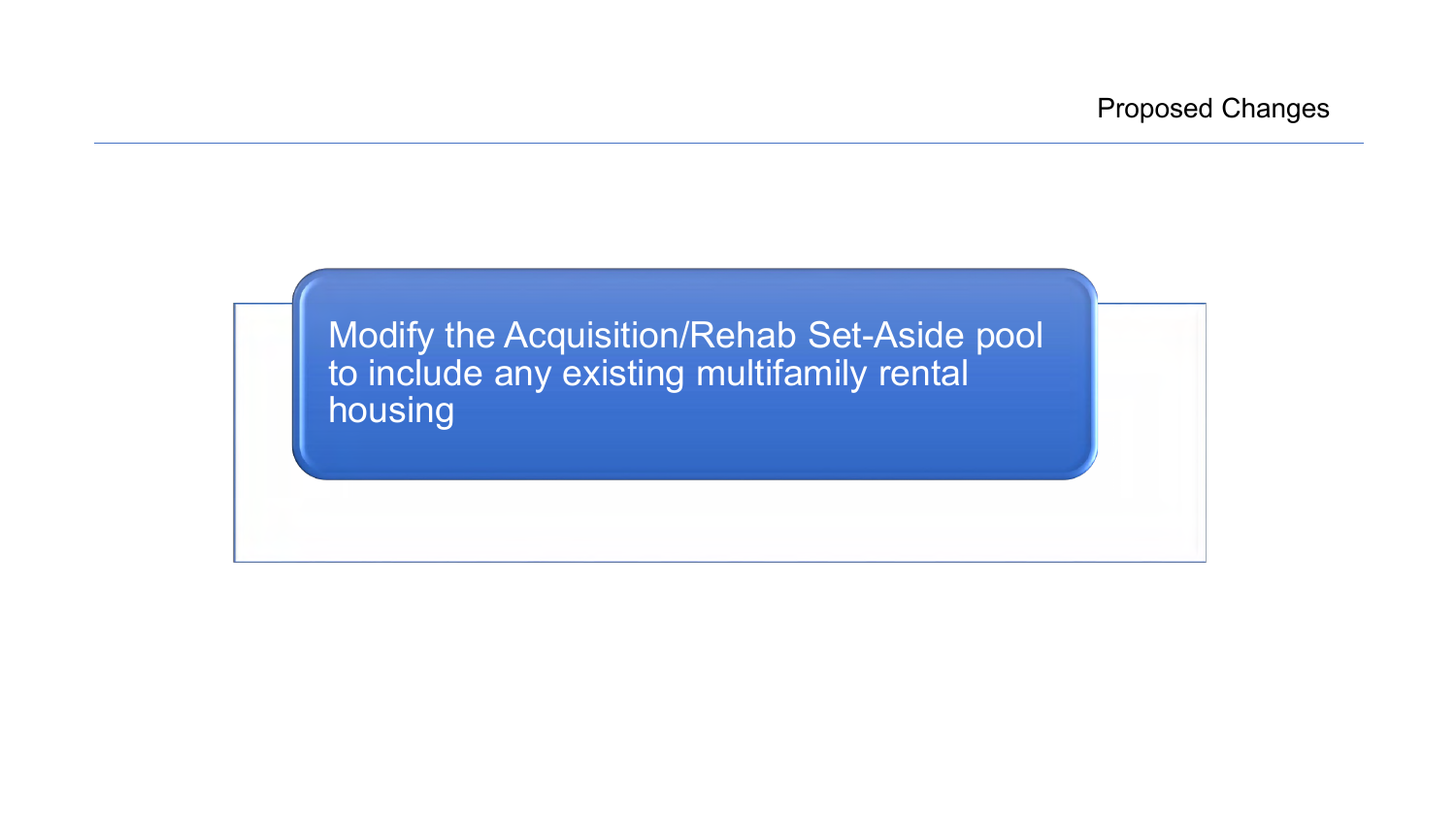Allow older LIHTC projects to resyndicate (recapitalize with a new round of tax credits) and bring older rent restrictions up to newer rent tiering standards.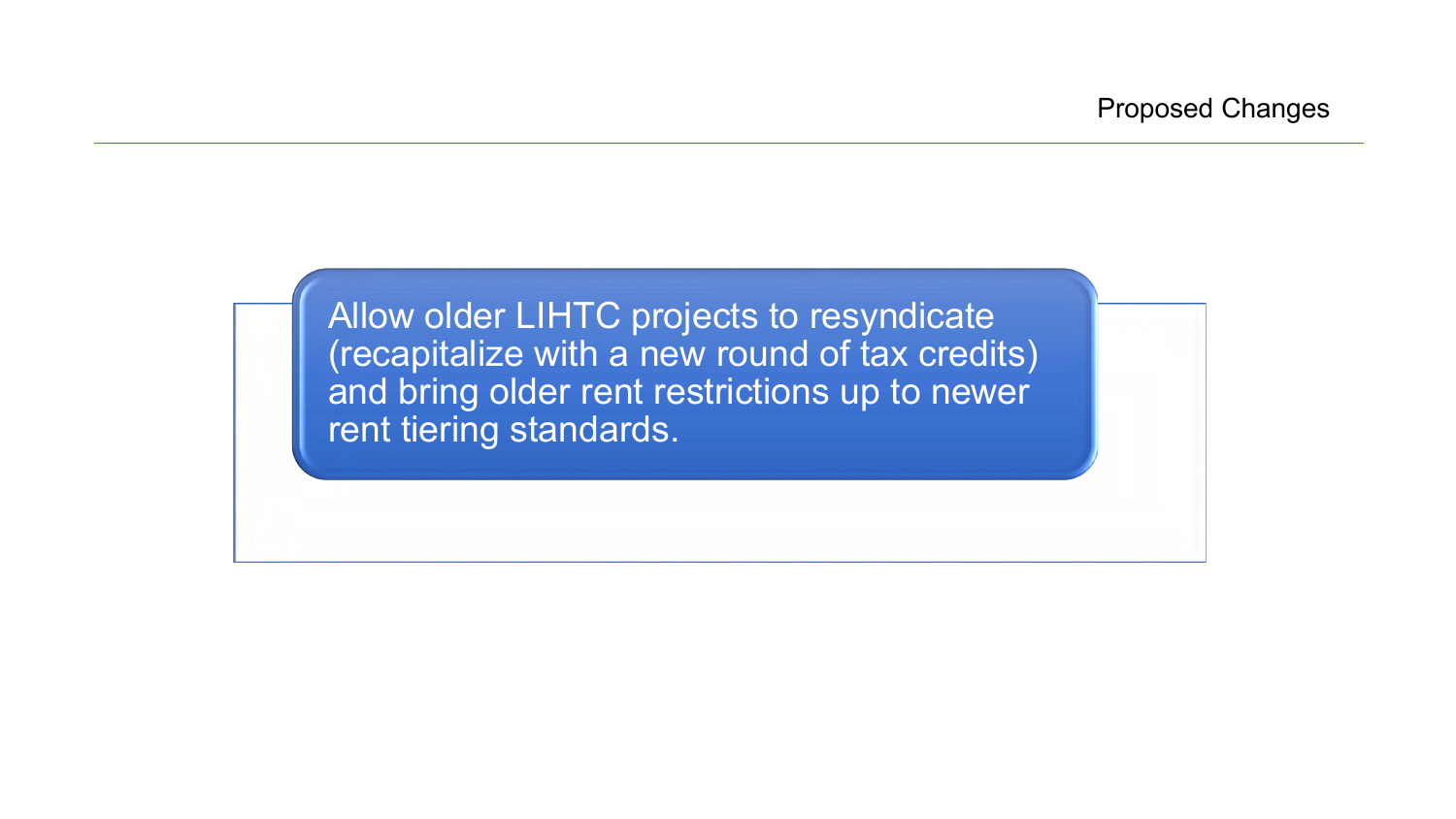Allow developer fee to increase with increased project development costs, in accordance with the fee scale. The additional developer fee will not be included in eligible basis for the purposes of calculating credits at 8609s. No additional federal or state credits may be used to pay for additional fee.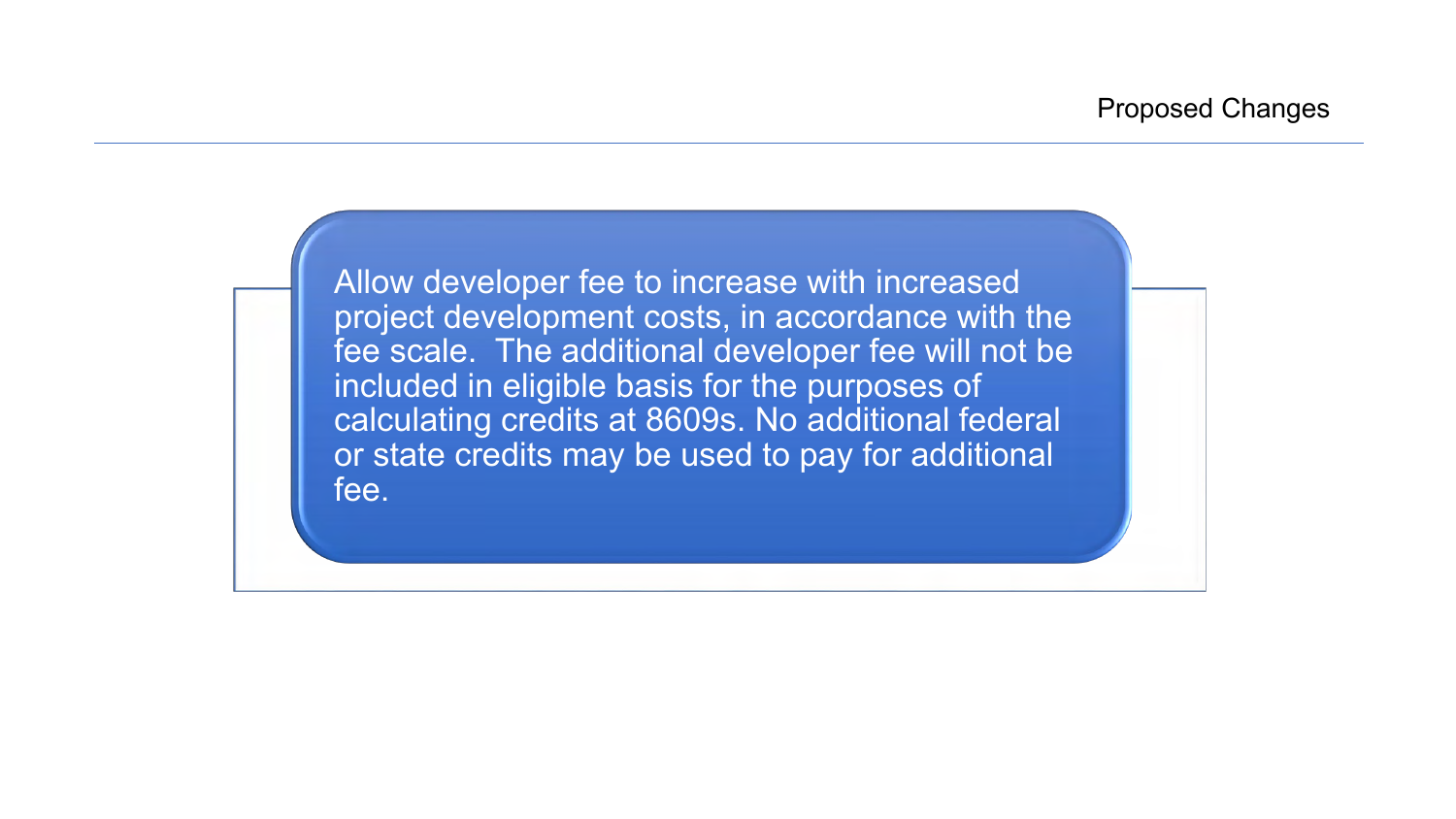Allow points (3) for a project located within 1/3 mile of a core bus route in *any* county.

Add tribal reservation projects to list of nonparticipating areas (incentivizing first project in jurisdiction)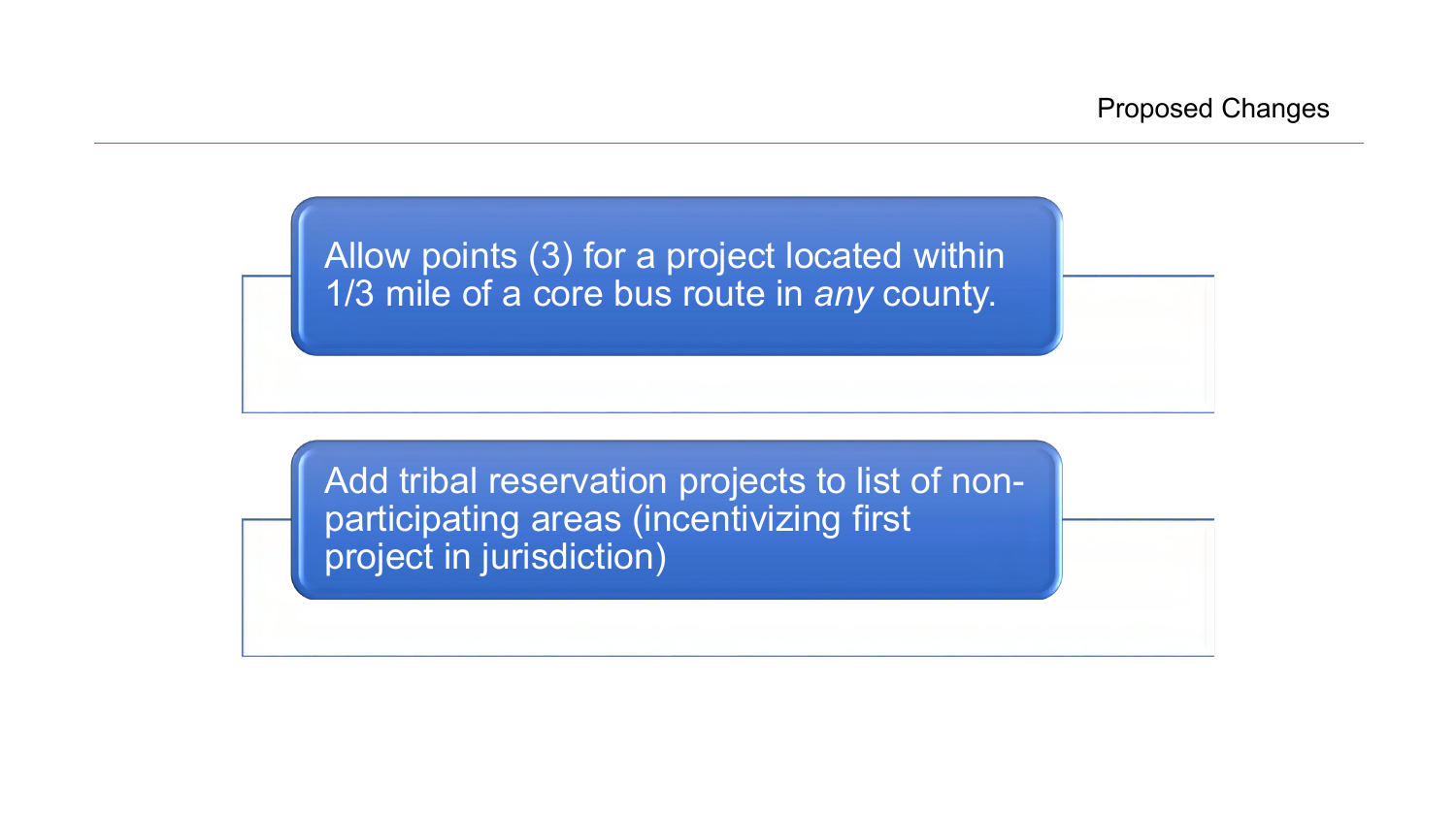

Remove threshold requirement for minimum credit efficiency points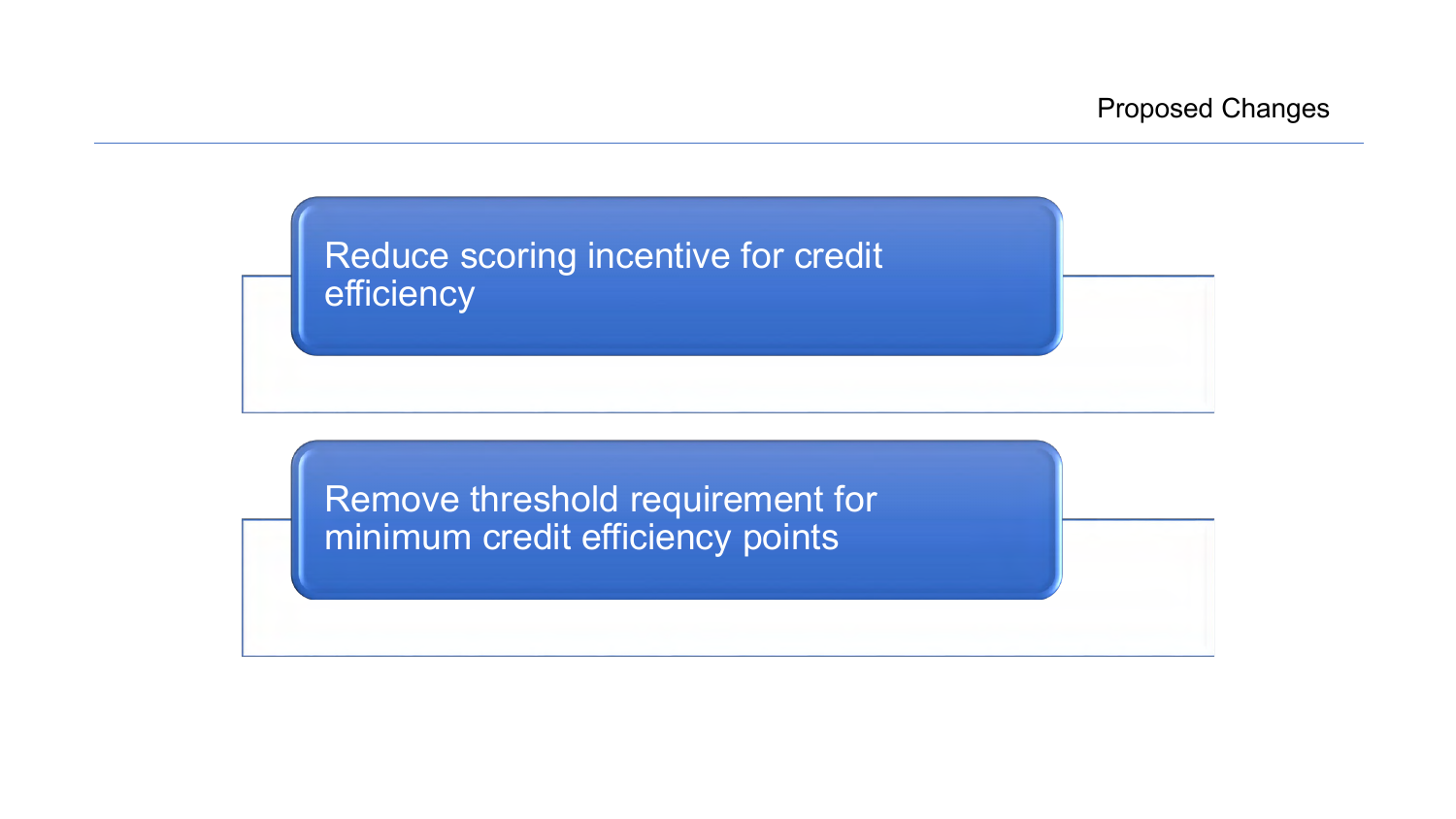Increase scoring incentive for Areas of Opportunity, from 4 points max to 5 points max

Add tiered basis boost for Areas of Opportunity in the three highest point categories (10%/20%/30%)

Add tiered points for non-Wasatch Front counties for Areas of Opportunity based on poverty rate